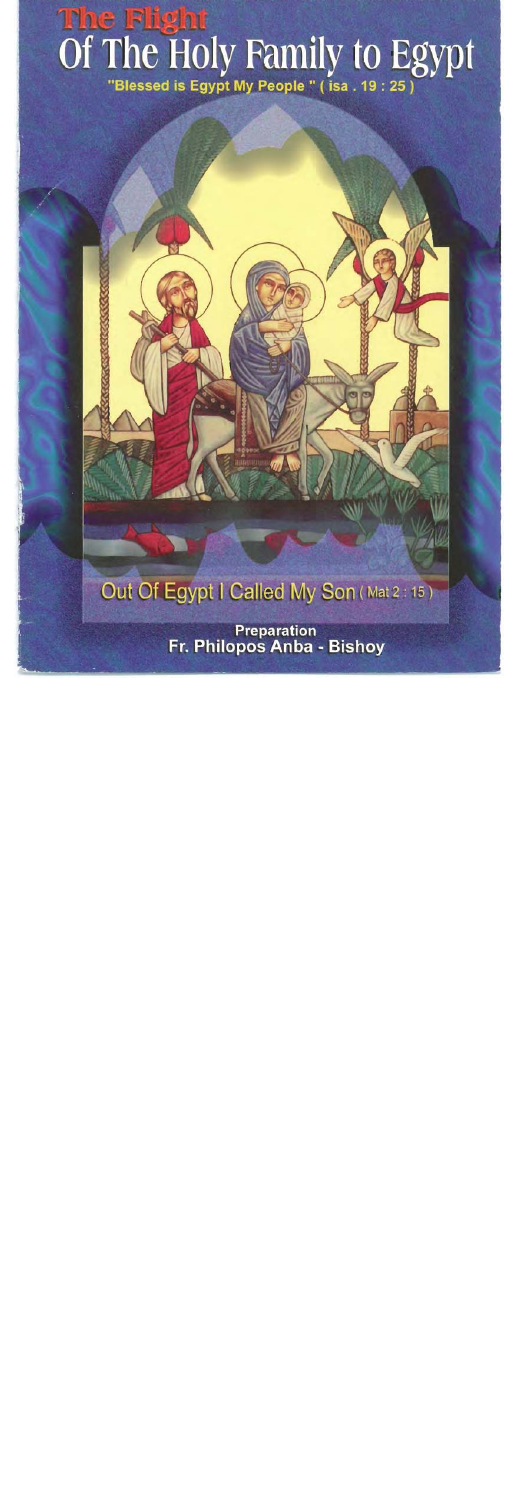# **The Flight of The Holy Family to Egypt**

 $\sim 10^{-10}$ 

 $\mathcal{L}^{\text{max}}_{\text{max}}$  ,  $\mathcal{L}^{\text{max}}_{\text{max}}$ 

**Preparation** 

**Fr. Philopos Anba** - **Bishoy**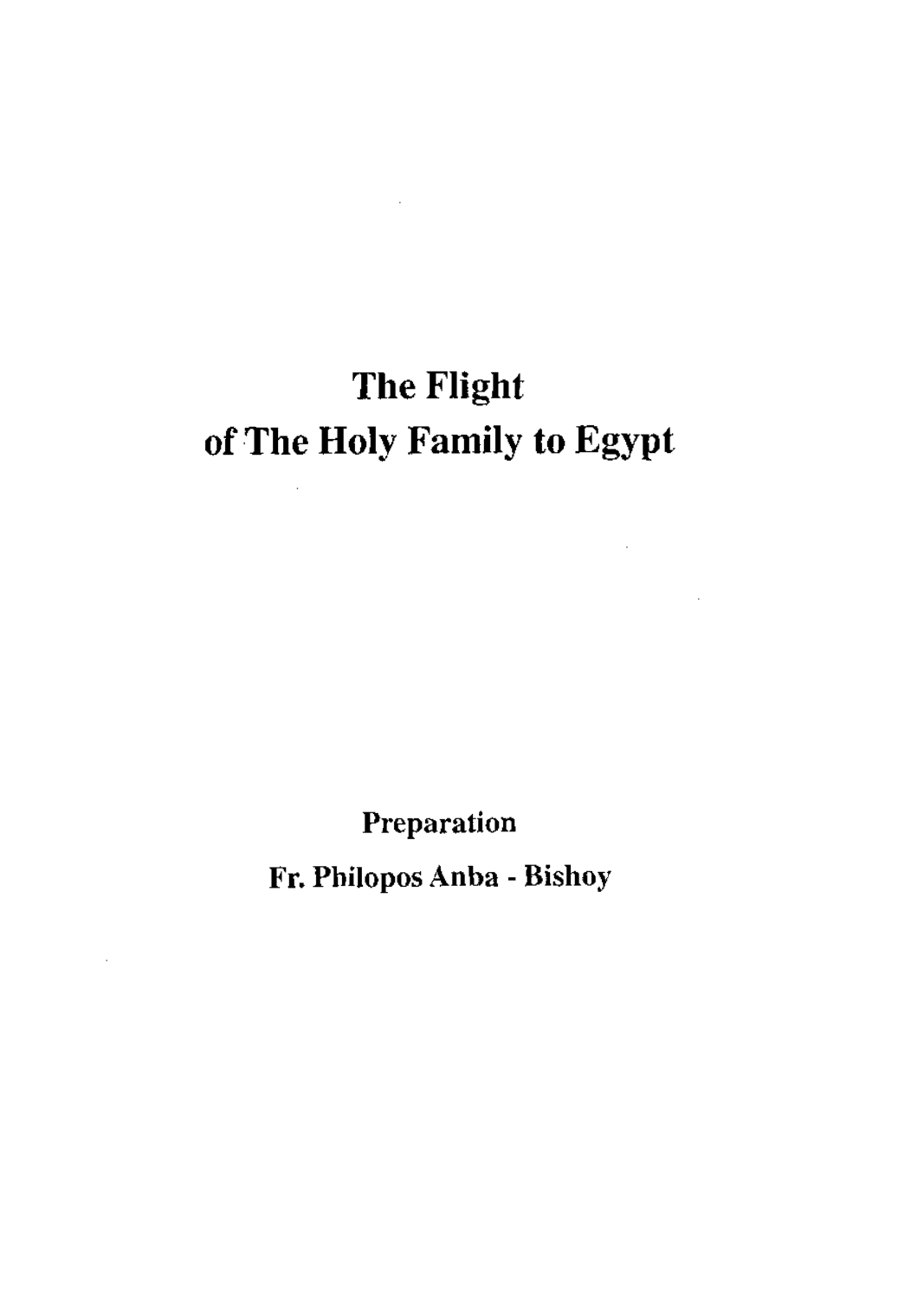Deposit No: 16927/99<br>Nubar Printing House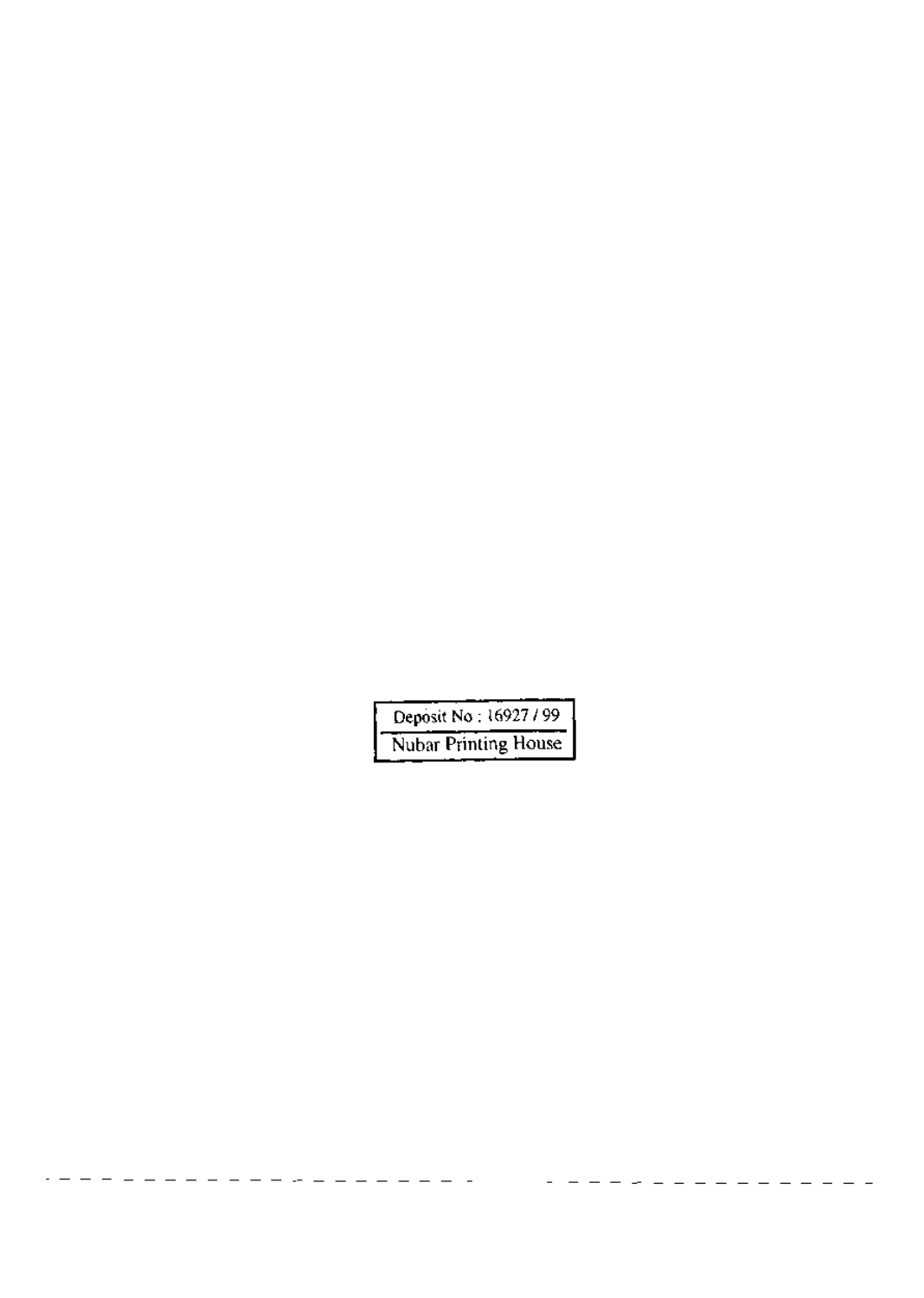

**His Holiness** Pope Shenode III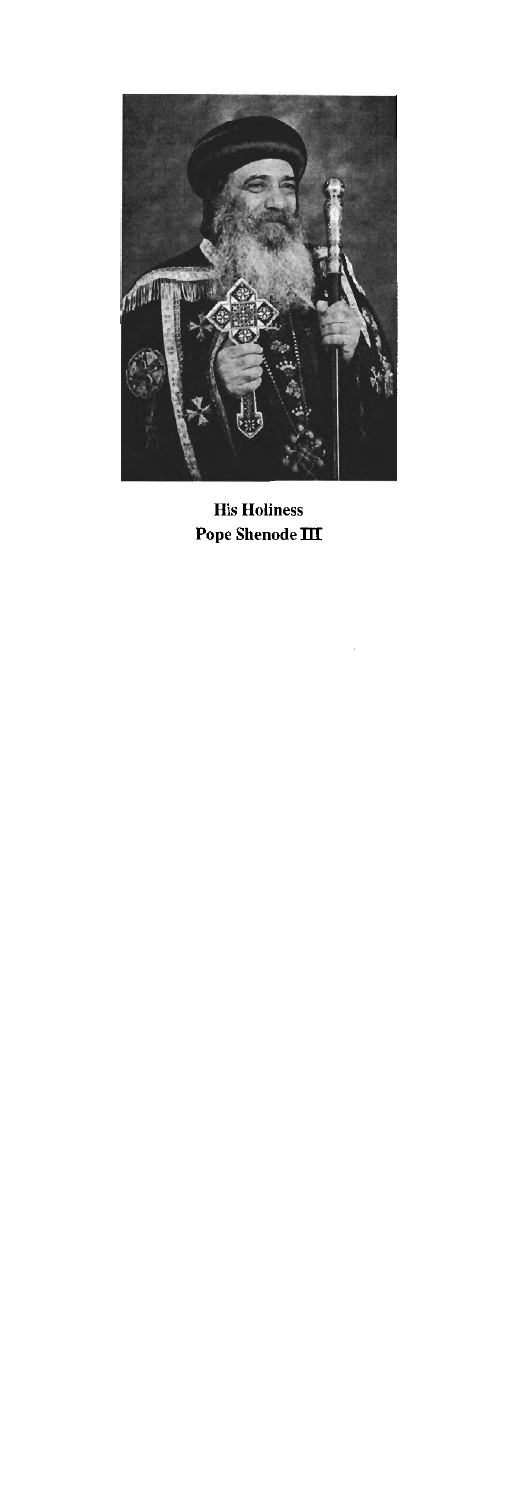$\mathcal{L}^{\text{max}}_{\text{max}}$  and  $\mathcal{L}^{\text{max}}_{\text{max}}$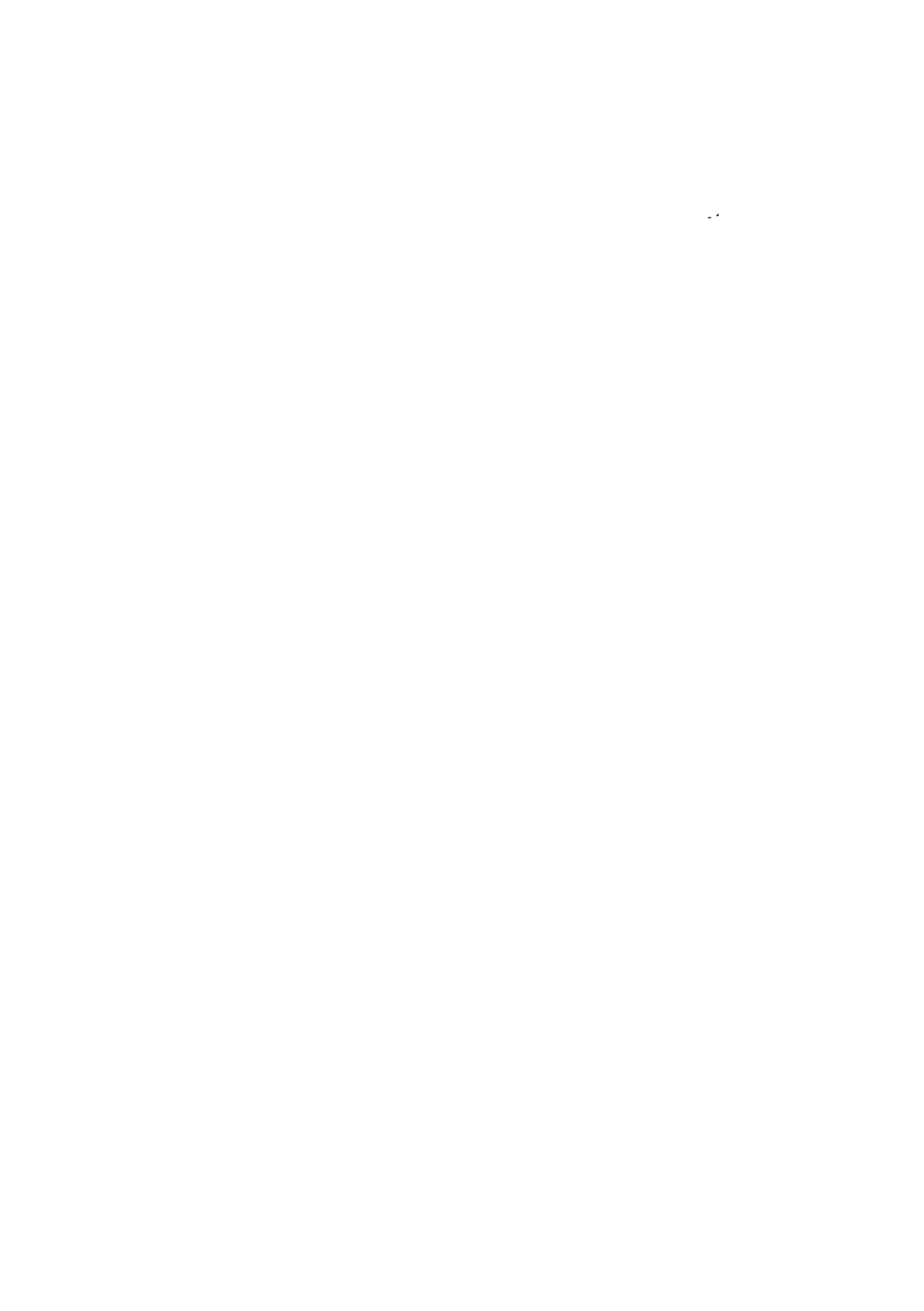

**His Groce Bishop Sarabamon**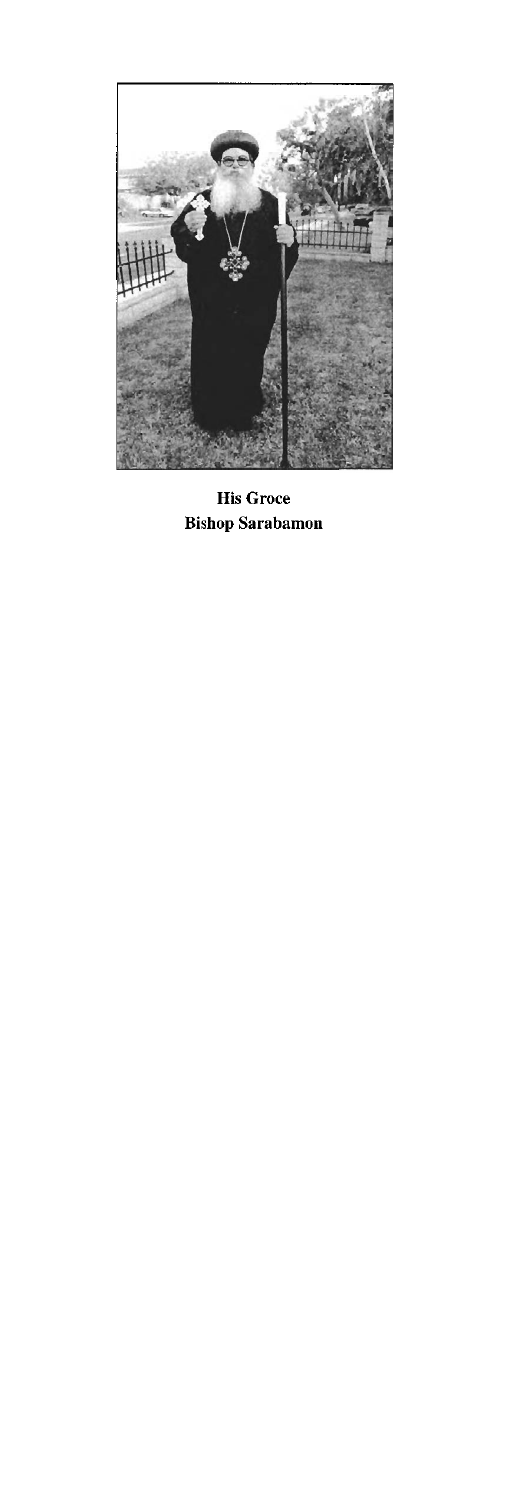$\mathcal{A}^{\text{max}}_{\text{max}}$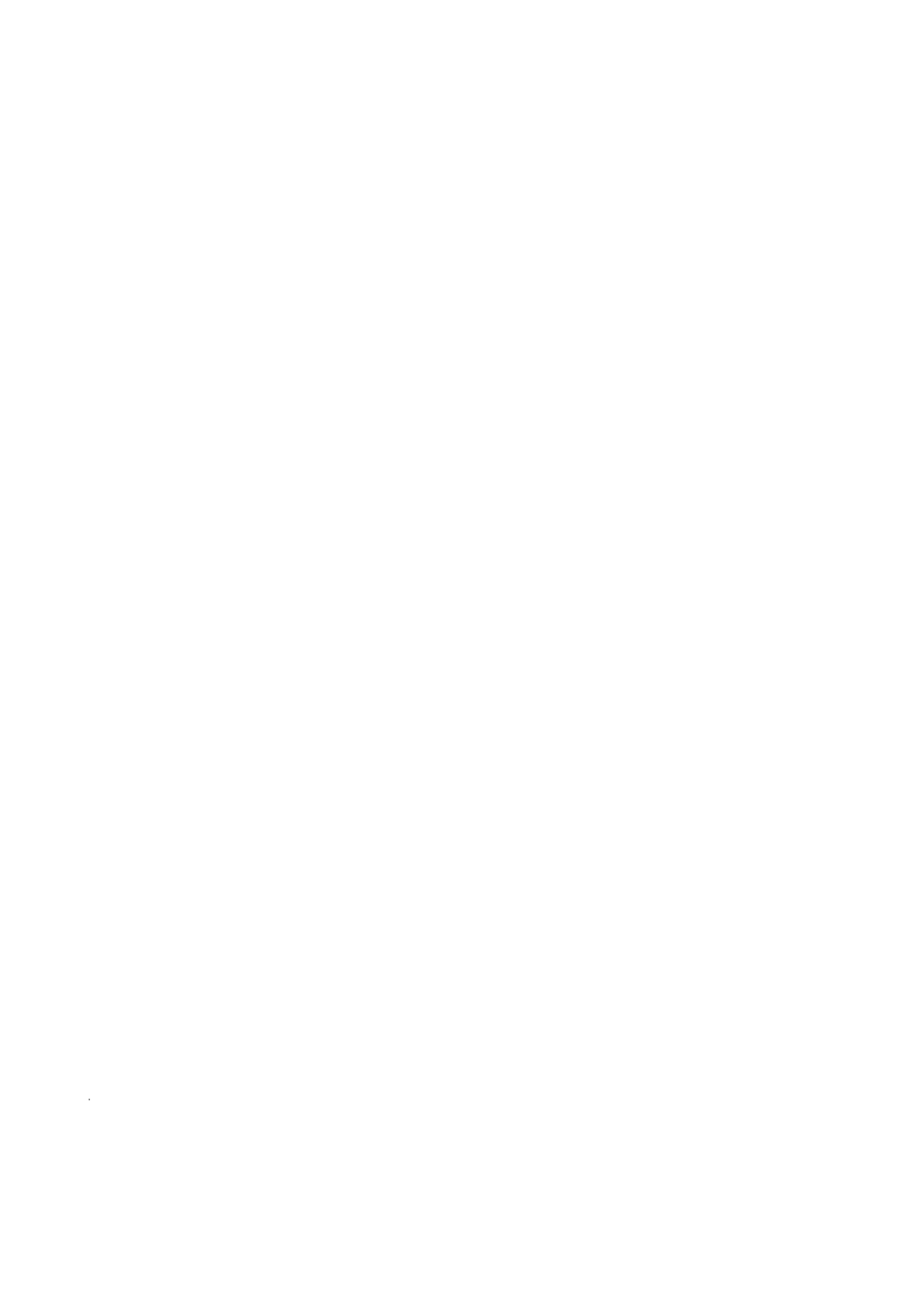#### **The Flight of The Holy Family From Bethlehem to Egypt**

"Now when they ( The wise men from the east ) had departed, behold an angel of the Lord appeared to Joseph in a dream , saying , "Arise , take the young Child and His mother , flee to Egypt , and stay there until I bring you word; for Herod will seek the young Child to destroy Him."

When he arose he took the young Child and His mother by night and departed for Egypt , and was there until the death of Herod , that it might be fulfilled which was spoken by the Lord through the prophet, saying, "Out of Egypt I called My Son ". (MT 2:13-15)

#### **The Holy Family in Bethlehem:-**

After St. Joseph had received the order from the angel of God to take the young Child,Jesus Christ, and His mother to flee to Egypt, he took them together with Salome, the midwife,and stayed for a while in a grotto,known to the arabs as "Magharat-El-Sayyidah",which is situated south east of The Basilica of The Nativity.

#### **The Holy Family in The land of The Phi1istines:-**

The Holy Family went first to the ancient philistine city and seaport of Ashkelon on the Mediterranean Sea, where Samson killed thirty of their men (Jud 14:19). From there, they proceeded in an almost easterly direction to Hebron. Then they went to Gaza about 40 kilometers to the western direction, where there is the site of the ancient canaanite stronghold of Gaza, By taking the route which runs parallel to the shore of the sea, they would have crossed, in two hours, the valley of Gaza. After a day journey from Gaza. The Holy Family arrived the ancient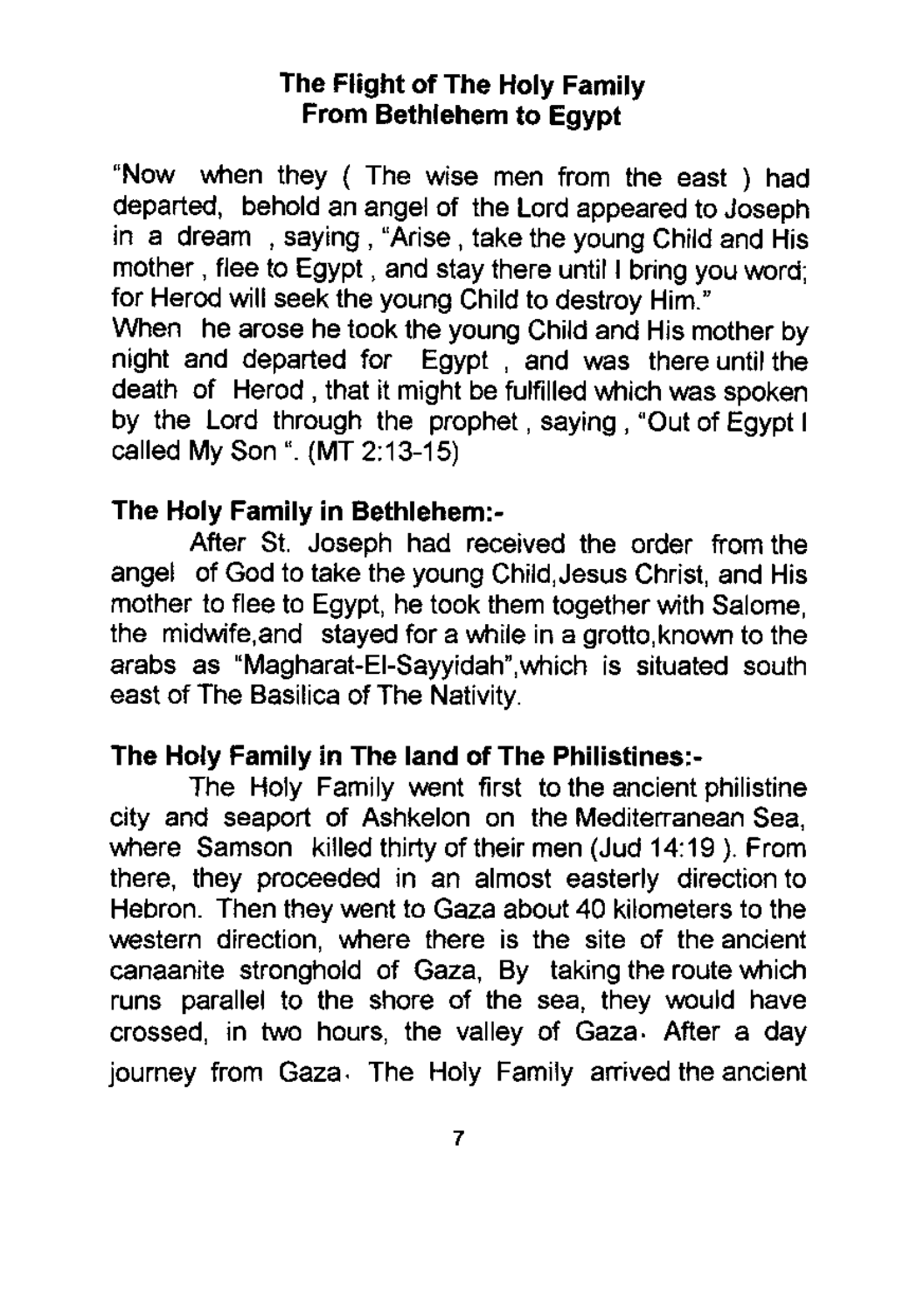township of Jenysos. To-day,this village is known as Khan Yunis which is a part of the Gaza Strip.

By walking continually on the route, they would have arrived Raphia (Rafah), the frontier town between the Gaza Strip and the province of Egypt. Raphia which had been the battleground of the contending forces of Ptolemy IV and Antiochus The Great in 217B.C, was conquered by Alexander Jannaeus, the Maccabee and annexed to Judea. It was restored again, however,to Egypt by Gabinus.

Continuing another 44 kilometers, along the caravan- route, about two days of travelling, The Holy Family crossed a stream, the valley of AI-Arish, which at all times formed the natural boundary between Egypt and Palestine.

#### **The Holy Family in the land of Egypt:-**

A litle further on, The Holy Family would have arrived at the city of Rhinocolura, the present AI-Arish.

The first town,which would have been reached next, was Ostrakini, which has disappeared, though there is a village called Straki, which is situated at the vicinity of AI-Arish. At the south-western end of the caravan-route from Judea to Egypt. There is the celebrated city of Pelusium (Al-Farama) sea-port and key to Egypt. The Greek monk<br>Foiphanius (IVth cent) as well as Bernard the Epiphanius (1Vth cent.),as well as Bernard the wise(870A.D.), mention the tradition according to which The Holy Family visited this historical city.

#### **The Holy Family in The Nile Delta:-**

It was at the time when Gaius Turranius (7- 4B.C.),was Roman Prefect of Egypt,that The Holy Family crossed the narrow isthmus at al-Quantara, to-day a small village along the Suez Canal. It was over this isthmus, which separates Lake Manzala from Lake Ballah, that the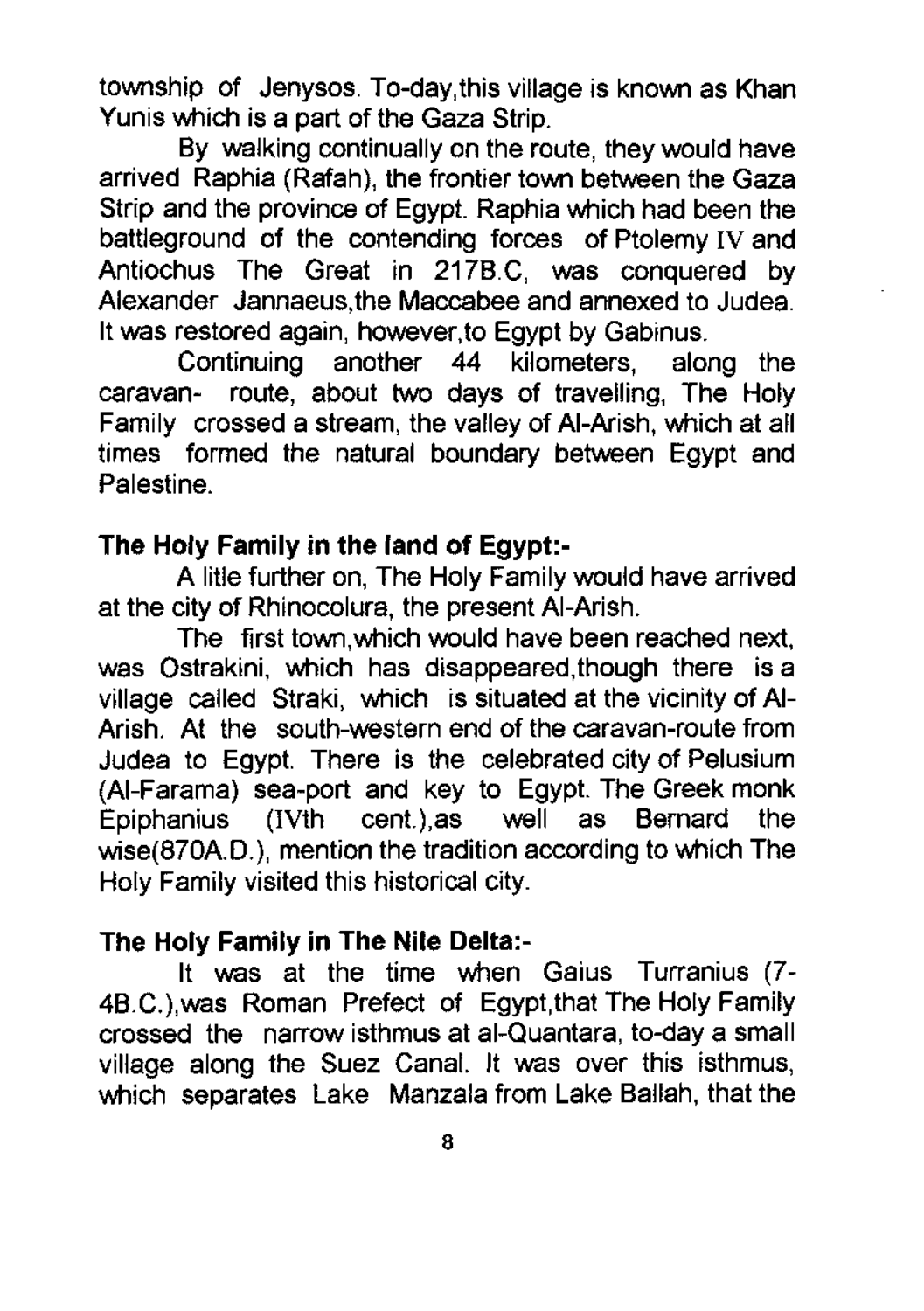ancient caravan-route from Judea to Egypt passed. This route had centuries before, been used by Abraham and Jacob and his family (Gen.12,16). In the steps of the patriarches,The Holy Family entered the province of Goshen, the present El-Sharkia Governorate.

The first town they visited, in the Nile Delta, was Bubastis (Tell Basta), 2 kilometers south of Zagazig. They were not well received in this town, therefore they went a day's journey further southwards, and reached the town of Bilbais,alongside the modern lsmailia Canal. To-day, there is only one coptic church at Bilbais, the church of St. George, in the north-eastern part of the town, about one kilometer from the main road.

The Holy Family continued northwards till they reached the town of Sebennytos (Samannud), on the westside of the Damietta branch of the Nile. A local tradition in Samannud relates that the present church of Abba-Nub was built on the ruins of an ancient church dedicated to the Blessed Virgin, which in turn, was built on the site where The Holy Family stayed.

Having crossed the Damietta branch of the Nile. The Holy Family travelled westwards till they reached to a place where the present town of Sakha, situated about two kilometers south of Kafr-al-Shaikh. In this place Jesus put his foot upon a stone, and the mark of the sole of his foot remained upon the stone, and the place became known as Bikha Isous in coptic, that is to say, the foot print of Jesus. This stone was found about 1986 A.D. while they were digging around the church.<br>After Bikha Isou

Isous, The Holy Family travelled westwards and crossed the Rosetta branch of the Nile. Continuing their journey, they saw from afar the Desert of Scetis (The Wadi-AI-Natrun), and Jesus blessed it. The town which is nearest to the desert of scetis is Terenouti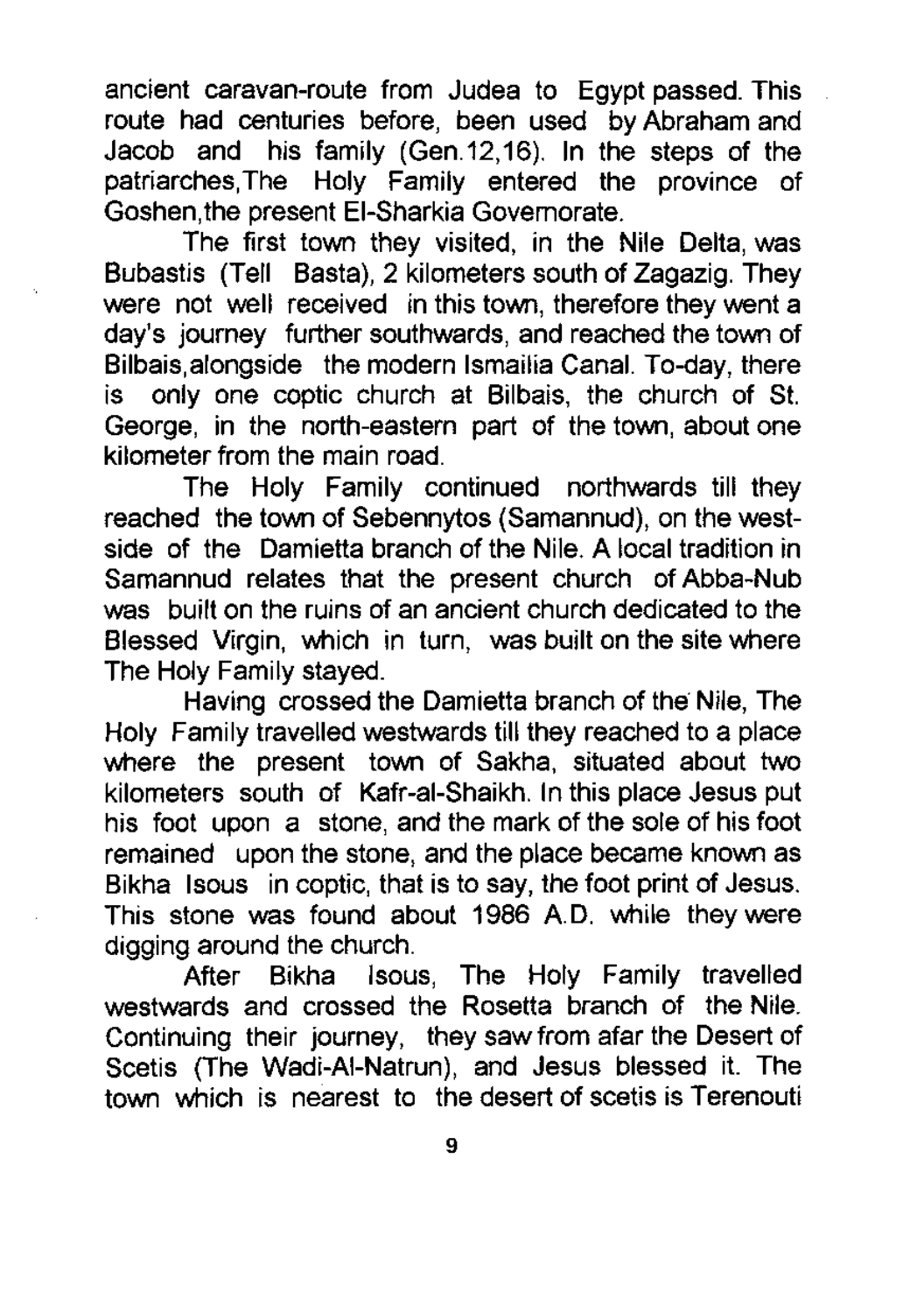(AI-Tarrana), about 40 kilometers from the Monastery of St. Macarius.

### **The Holy Family in The present Cairo:-**

Continuing their journey southwards, the Holy Family crossed the river Nile until they reached the city of On, the Biblical Beth-Shams (Heliopolis), near Matariyah, the modern suburb of Cairo.

From On The Holy Family, went to a locality,where the church of the Blessed Virgin in the Harat Zuwaila of Cairo, now stands, passing through the suburb of Zaitoon, the nearest place to On. The Virgin Mary appeared for the multitudes in several shapes upon her church in Zaitoon, for several monthes from April 2,1968. Harat Zuwaila is situated in the north-eastern district of Cairo. Annexed to the church is a convent of nuns. The nuns relate the tradition that, when The Holy Family rested here, Jesus blessed the water of the well and the Blessed Virgin drank from it. This well is situated in the floor before the southern sanctury of the lower church, and the water is still used for healing the sick.

Continuing southwards, The Holy Family passed the fortress of Babylon,which commanded the route of Upper Egypt, where they halted on their return to Palestine.

Twelve kilometers south of Cairo, at Maadi,on the bank of the Nile, there is the church of the Blessed Virgin with its three cupolas. From Maadi The Holy Family took a sailing boat further southwards along the Nile.

## **The Holy Family in Upper Egypt:-**

Twelve kilometers south-west of Maghagha, there is the village of lshnin AI-Nasarah. In former times, there were many churches in lshnin as there were days in the year. A local oral tradition relates that the waters of the well, about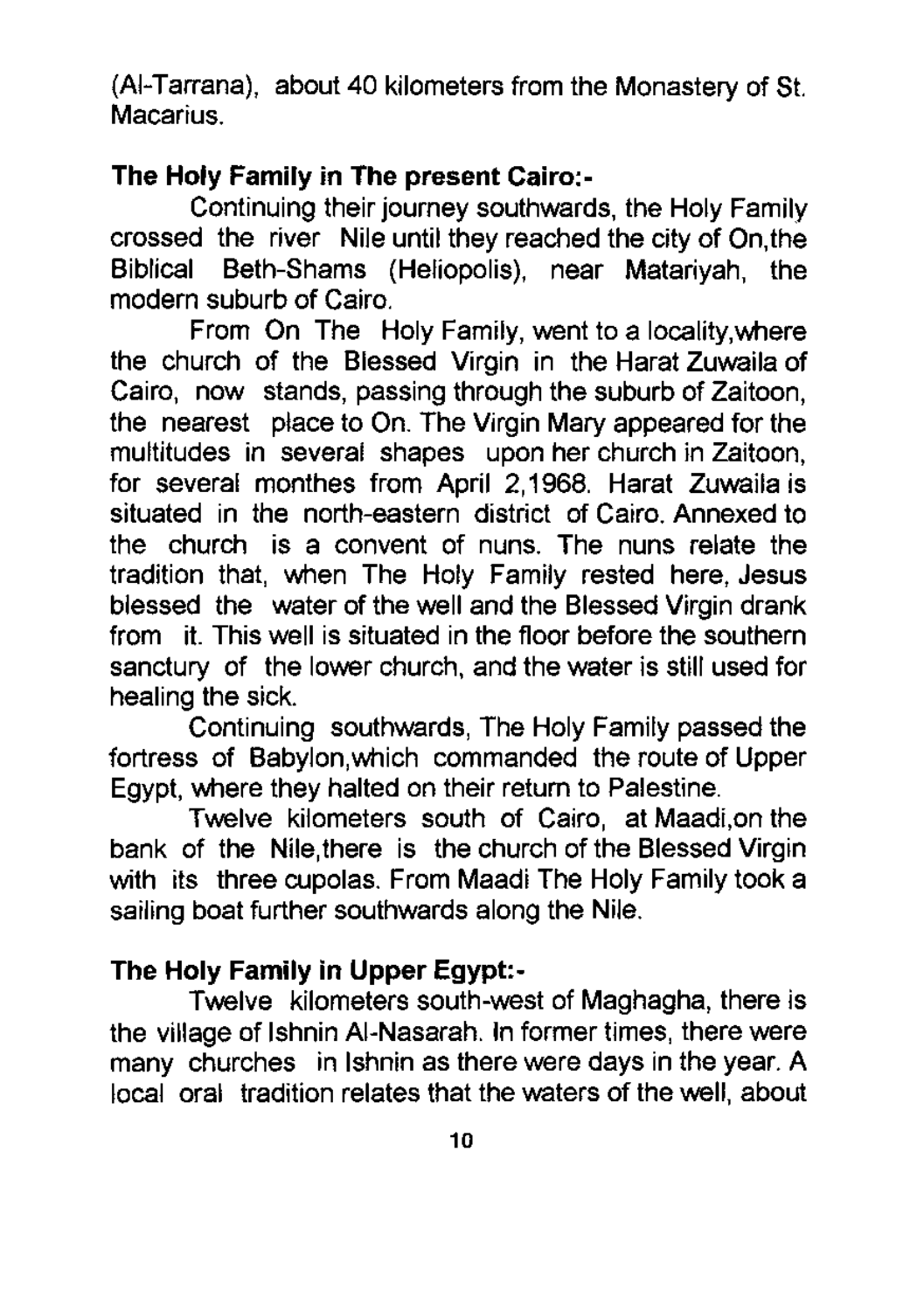80 meters north of the church of St. George, was blessed by Jesus, when The Holy Family passed through this village, on their way to Baysus (Dair AI-Ganus), about seven kilometers west of Ishnin. The sacred well of Dair AI-Ganus is situated at the western end of the south aisle of the church of the Blessed Virgin.

Ten kilometers in a southerly direction, on the edge of the desert, there is the ancient city of Oxyrhynchus,the present town of AI-Bahnasa.

To-day,Al-Bahnasa possesses only one church and this is dedicated to St.Theodore.

Near the ancient Cynopolis,the present village of AI-Kais,The Holy Family took a boat to travel southwards. Thirty five kilometers onwards they passed the Gabal AI-Tair, which is almost opposite Samalut and Bayahu. When the Holy Family passed this mountain, a large rock was about to fall on the boat, and The Blessed Virgin was very frightened. Jesus, however, extended his hand and prevented the rock from falling, and the imprint of his hand remained on the rock.When Almeric king of Jerusalem (1162-1173 A.D.), invaded Upper Egypt, they cut away the piece of the rock, and took it back with them to Syria in 1168 A.D. .The church of the Blessed Virgin Mary at Gabal AI-Tair was built in commemoration of the visit of the Holy Family.

From Gabal AI-Tair, The Holy Family sailed southwards, passing on their way first the port of Khoufou, the present Minya, then the rock temple of the goddess Pekhet, called by the Greeks Speos Artemidos, on the site of which is the present village of Bani Hassan Ash-Shuruq. Finally, they passed the Temple of Ramses **II,** on the ruins of which the Roman Emperor Hadrian built the town of Antinoupolis, in 130A.D. .This site is occupied by the present village of the Shaikh Abadah.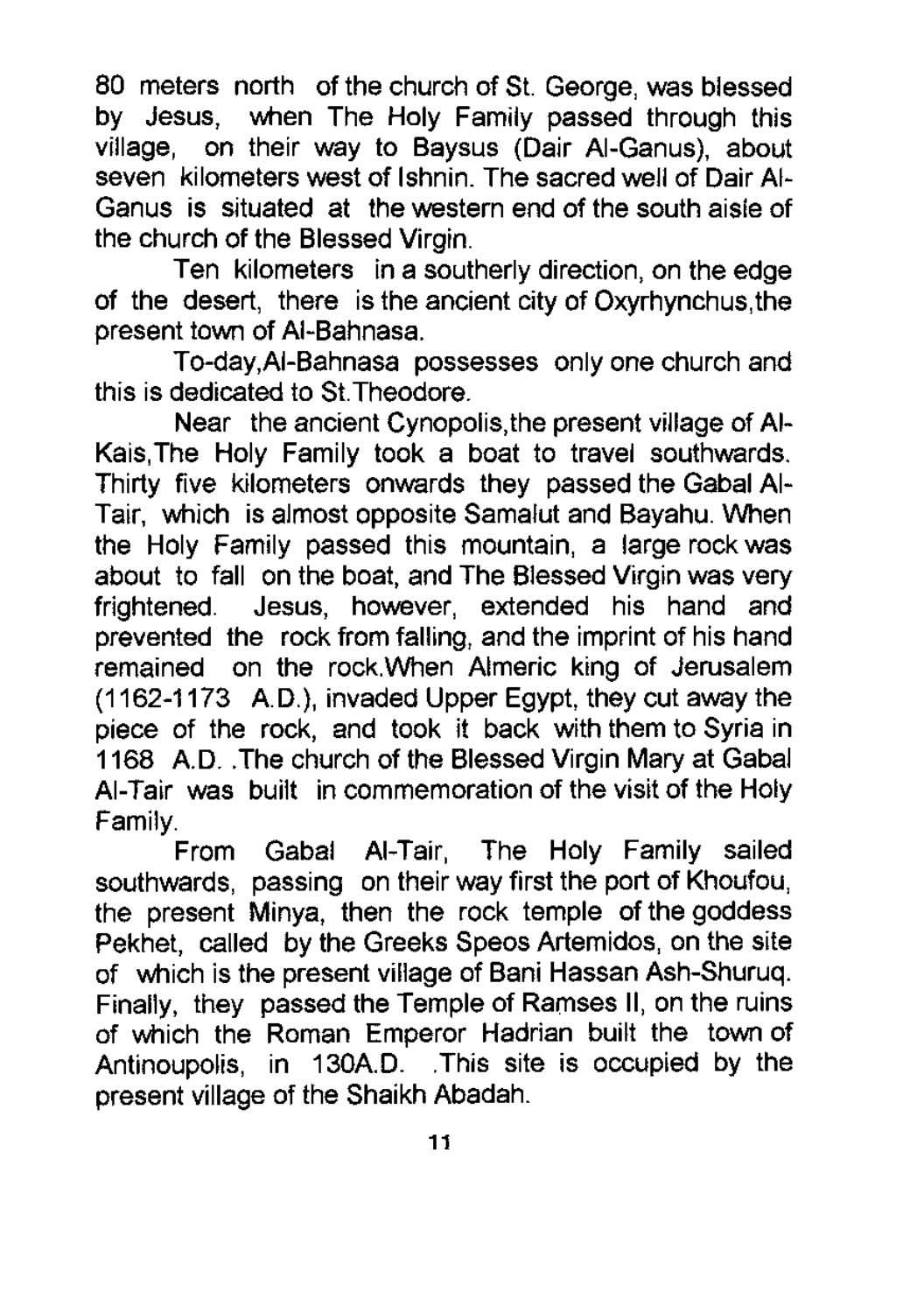Opposite the ruins of Antinoupolis there is the town of Ar-Roda, which is built on the site where the Holy Family disembarked, in order to proceed to the famous city of Khmunu, the Hermopolis Magna of the Greeks, at present the village of AI-Ashmunain. The ruins of the Basilica of Hermopolis Magna are situated just outside the village of AI- Ashmunain. About ten kilometers southwards, The Holy Family stayed for few days in Manlau, the present town of Mallawi. There are numerous coptic churches in this town and two are dedicated to the Blessed Virgin.

Two days further travelling in a southerly direction brought the Holy Family to the town of Kenis, (Nikyas, Funkus) the present Dairut AI-Sharif. The inhabitants of this town were very charitable, and the Holy Family remained there for several days, and Jesus wrought innumerable miracles in that place, and all those who had diseases or afflictions came to Him with faith to be healed. Many people believed in Him , and the idols in the town were broken up and smashed to pieces.. From there, the Holy Family travelled via Pepleu, the present Beblaw, to the town of Sanabo.

Thereupon, the Holy Family entered the city of Cusae or Qusquam, nowadays the town of AI-Qusia. The priests of the idols, who were a hundred in number pursued the Holy Family with rods and axes in order to strike them. Thereupon the Holy Family left the town, and after they had travelled a little distance, Jesus turned and cursed the town and its inhabitants, the Holy Family went on a short distance, about six kilometers west of the town and rested for a while in the locality of the present town of Meir. Not far away, about 8 kilometers south of Meir, the Holy Family discovered a well. There , the Holy Family sojourned for six months in a certain house. This holy place, blessed on account of the Holy Family's presence in it, was dedicated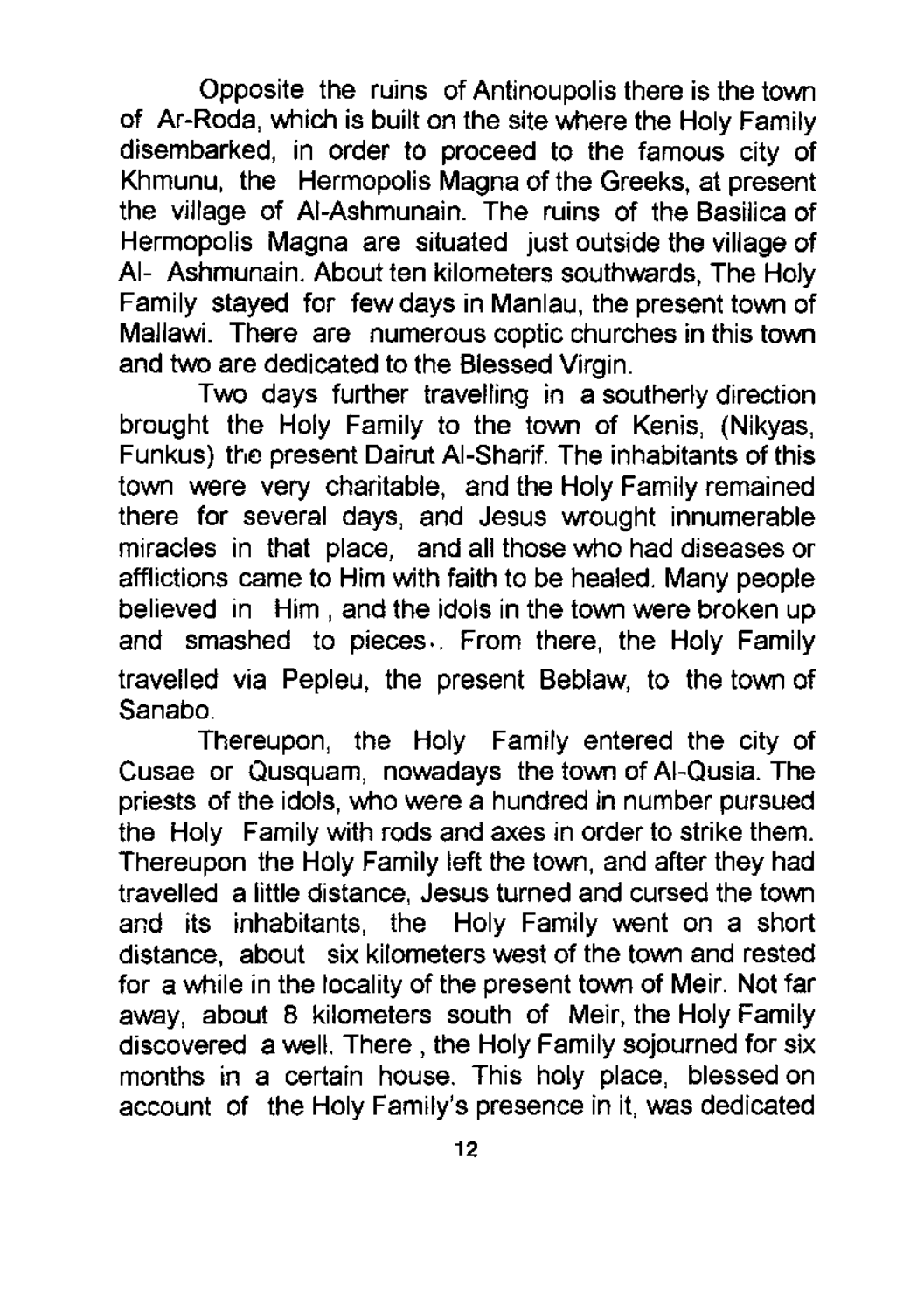to the Blessed Virgin, and is known as the Dair AI-Muharraq.

According to the tradition, the church of the Blessed Virgin at the Dair AI-Muharraq was the first church built in Egypt.<br>According to the local tradition, the southern-most

place visited by the Holy Family was ten kilometers southwest of the ancient Lycopolis (Asyut), at Establ Antar, a mountain range rising west of Asyut. The Holy Family stayed there in the large rock-tombs of the IX th to the XIIth Dynasty. The church of the Blessed Virgin at Dair al-Adra is situated east of the cave in which the Holy Family rested. From Asyut, the Holy Family returned to the site of the present Dair al-Muharraq.

#### **The Return of The Holy Family:-**

On their return, the Holy Family lodged in a cave, which is to-day situated beneath the church of St. Sergius, in old Cairo, the ancient Babylon of Egypt. This cave of the Holy Family was a site which was included in the itineraries of mediaeval pilgrims to the Holy Land.

From Babylon, the Holy Family continued their way northwards, stopping again at On, near the site of the present al-Matariyah. Here they bathed Jesus, and the well was blessed thereby.A sycamore tree, under which the Holy Family is supposed to have found shelter, still stands, in a small garden enclosed by a wall, just before the Catholic church of the Holy Family of Matariyah.

The next place the Holy Family visited on their return to Palestine, was al-Mahammah , or the place of bathing, the present Musturud. In the church of the Blessed Virgin at Musturud, about 3 kilometers west of Matariyah, on the western bank of the lsmailiyah Canal, there is to this day a well which was blessed by the Holy Family. The well is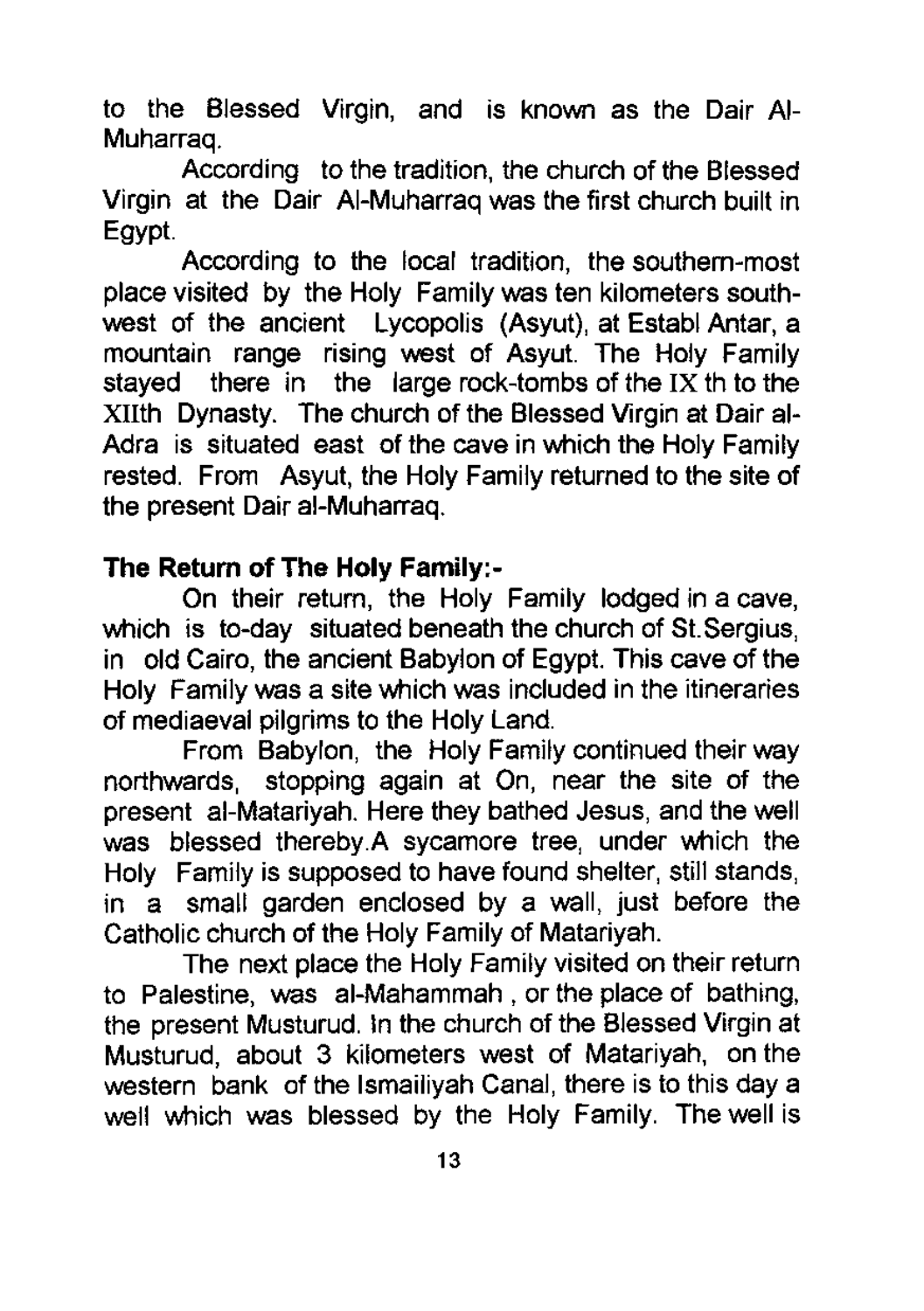situated at the north-east corner of the church, east of the cave where the Holy Family found shelter.

From al-Mahammah, the next halting place of the Holy Family was Leontopolis, known to-day as the ruins of Tall al-Yahudiyah, near Shebin El-Kanater. From there, the Holy Family returned to Palestine along the same route they had used to come to Egypt, passing through Bilbais and crossing the isthmus at al-Qantara, and then travelling on the caravan-route from Egypt to Palestine, along the Mediterranean coast.

According to a local tradition, the Holy Family rested for several days near Gaza, in a garden between the Gabal Muntar and Gaza.

When the Holy Family entered Palestine, Joseph heard:"That Archelaus did reign in Judea in the room of his father Herod, he was afraid to go there. And being warned by God in a dream, he turned aside into the region of Galilee. And he came and dwelt in a city called Nazareth, that it might be fulfilled which was spoken by the prophets, "He shall be called a Nazarene." (Mat 2:22-23)

The flight of The Holy Family to Egypt is both a significant and a living tradition for the people of the land of the Pharaohos.(4,7,13,14)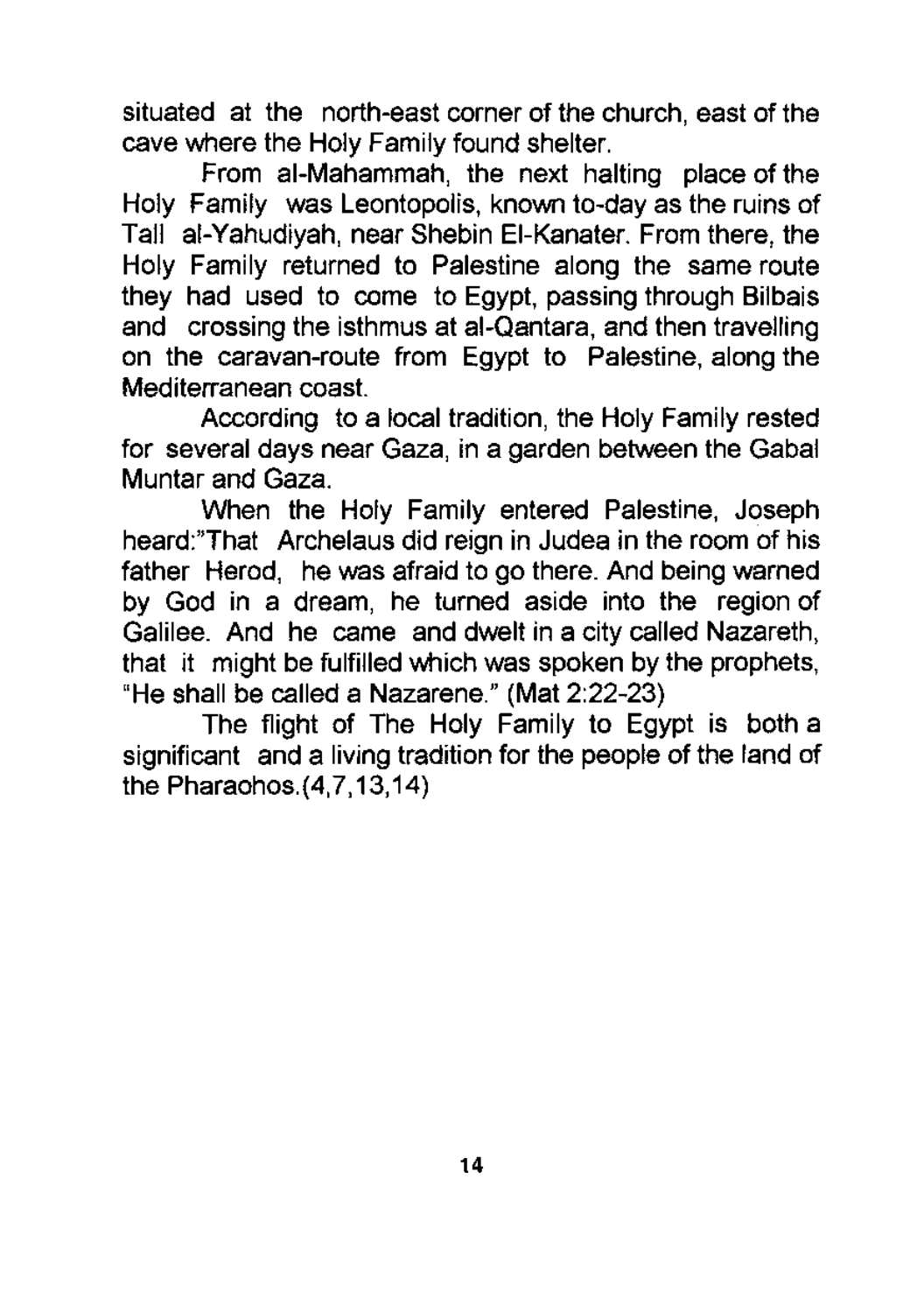#### Places referred to on map and their corresponding ancient names

Ahnassiah Ashmunain **Bahnasa Beni Hassan Bikha Ivsous Bilbais** Farama Gebel't-Tair Matariyah Mit Sammanud Musturud Old Cairo Qusia Samalut Sanabu Suez Tell al-Bastah Terranah Wadi'n-Natrun

Herakleoplis Hermopolis Magna Oxyrhynchus Speos Artemidos Sakha **Phelbes Pelusium Akhoris Heliopolis** Sebennytos al-Mahammah **Babvion** Cusae Cynopolis Pepleu Clysma **Bubastis** Terenuthis **Scetis**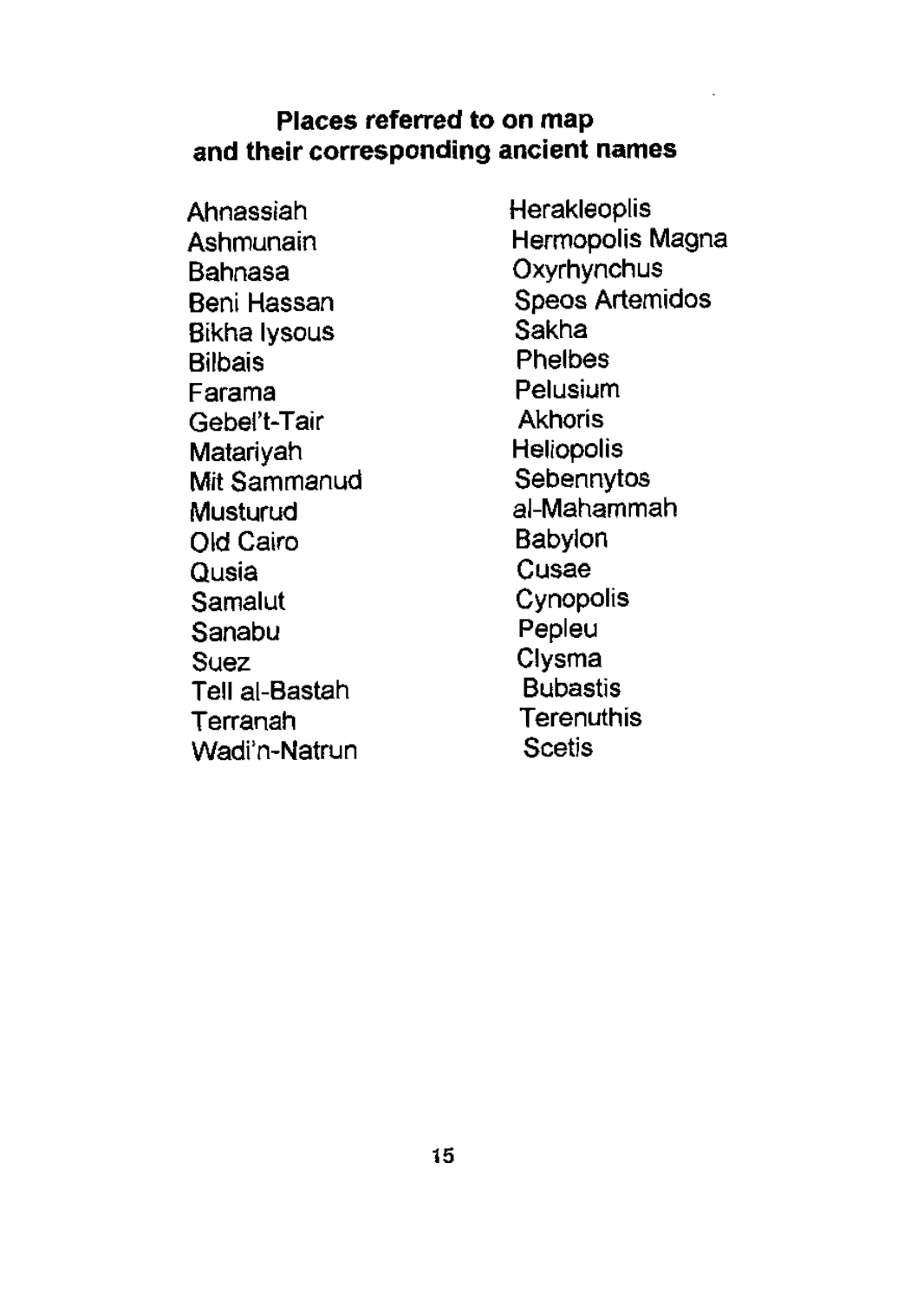